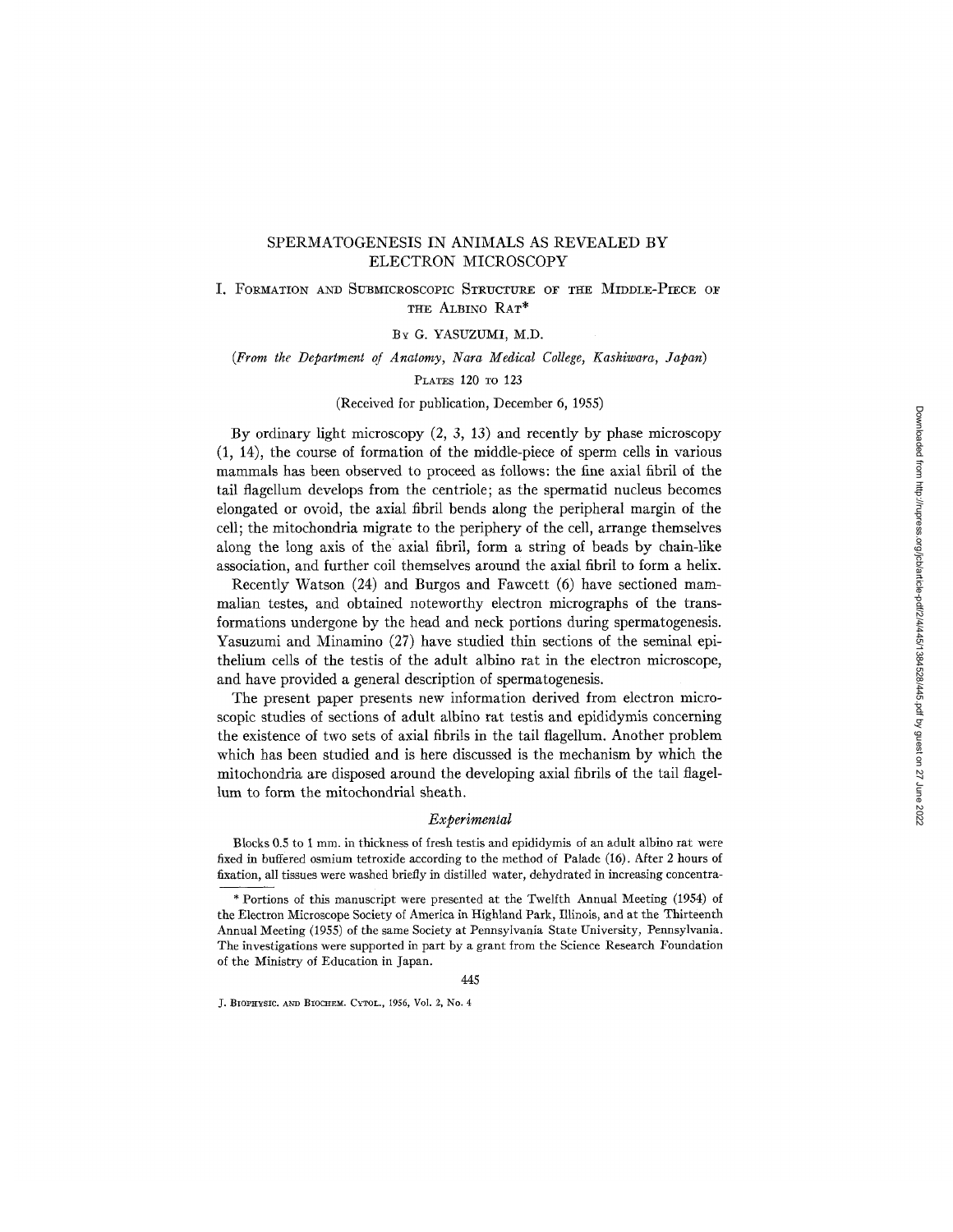tions of ethyl alcohol, and embedded in n-butyl methacrylate according to the procedure of Newman, Borysko, and Swerdlow (15). A Shimadzu microtome with a glass knife (11), and a Nippon microtome with an Eversharp razor blade were used for cutting sections. These were then examined in a Siemens electron microscope model  $\text{UM-100}$ , or an electron microscope of the Japan Electron Optics Laboratory Company model JEM-T4, or a Shimadzu electron microscope model SM-1. The embedding medium was not removed. Selected fields were photographed at initial magnifications of 7,000 to 13,000 and enlarged optically as desired.

#### OBSERVATIONS

The observations on the metamorphosis of the middle-piece will be described from electron micrographs. After the formation of the acrosome and head cap, the caudal sheath makes its appearance in the cytoplasm around the caudal pole of the nucleus. In a slightly oblique, longitudinal section the caudal sheath shows an elongated profile with the opening directed posteriorly (Fig. 1). The mitochondria are located in the peripheral area of the cytoplasm, not inside the caudal sheath. Their profiles are oval in shape. The cristae appear to have various shapes such as round  $(M_1)$ , crescentic  $(M_2)$ , or triangular  $(M_3)$ , and seem to be disposed either crossing  $(M_4)$ , or parallel  $(M_5)$  to one another. Occasionally the mitochondria appear "empty"  $(M_6)$ . The limiting membrane of such mitochondria appears to be thicker than that of mitochondria provided with numerous cristae. As the metamorphosis of the spermatid nucleus progresses, a primitive tail flagellum appears in the postnuclear region, which is composed of a pair of filaments in the center and nine filaments in a circle 0.3  $\mu$  in diameter. The primitive flagellum is enclosed by a membrane sheath (Fig. 1).

Fig. 2 represents a small field in the cytoplasm of an elongated spermatid, in which the mitochondria appear clustered around the axial fibrils of the developing tail flagellum. Each mitochondrion is enclosed by a thick limiting membrane about 30 m $\mu$  in thickness. In Fig. 3, the plane of section happens to approximate the axis of a developing middle-piece. The mitochondria are not yet arranged in such regular order as in the more advanced spermatid. In this stage the cristae appear to be variously disposed; they cross each other  $(M_1)$ , form rings  $(M_2)$ , or curve along the limiting membrane  $(M_3, M_4)$ . Only one mitochondrion  $(M_5)$  contains cristae that traverse it from side to side. The mean mitochondrial diameter is about 0.3 to 0.5  $\mu$ , which measurement is smaller than that for mitochondria found in several other cells  $(17, 18, 21-23)$ .

The tail flagellum develops in the postnuclear region, as seen in the transverse section of the elongated spermatid (Fig. 4). With the differentiation of the tail flagellum the spermatid elongates, and only a little space is left between the tail flagellum and the cell membrane (Figs. 5 to 7). In sufficiently thin, transverse sections of late stages in this development, four or five mitochondria are seen closely surrounding the bundle of axial fibrils (Figs. 4 and 6). In a more advanced stage, the bundle of the axial fibrils is enclosed by one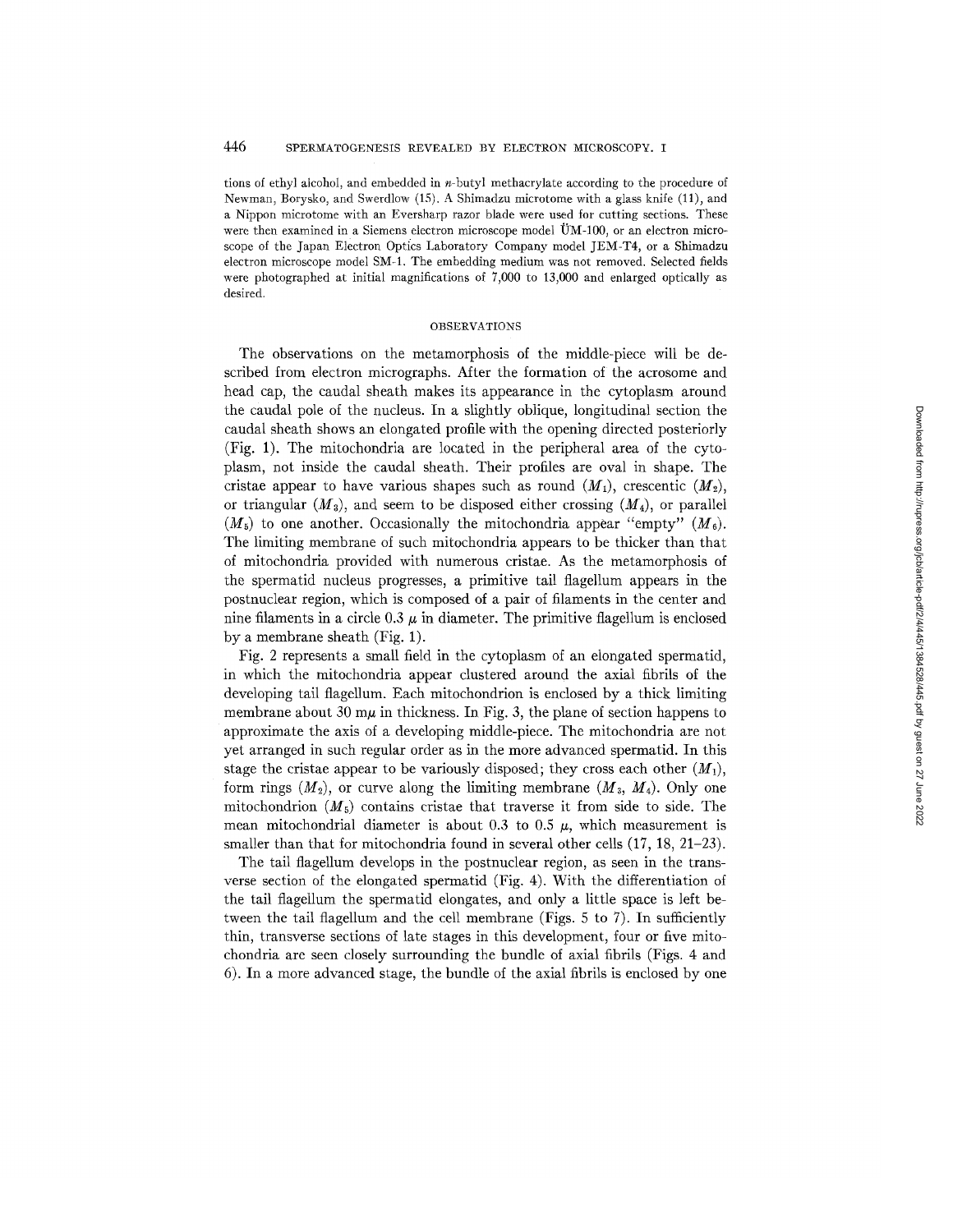## G. YASUZUMI 447

or two mitochondria which are markedly transformed and assume a horseshoe shape (Fig. 7).

In a cross-section of the middle-piece of the mature sperm, no typical mitochondria are visible, but two membranous structures can be seen separated by a space about 0.13 to 0.2  $\mu$  in width (Fig. 8). The axial fibrous components are clearly visible in cross-sections. In the center, nine filaments 30 m $\mu$  in diameter with a low density are arranged around a pair of central filaments. These filaments are surrounded by nine fibrils of much greater density and special morphology; their cross-section has the shape of a daisy petal.

The structure of various portions of the middle-piece sheath in relation to the axial fibrils can be conveniently followed in slightly oblique longitudinal sections. Figs. 9 and 10 illustrate the appearance of the axial fibrils and their sheath in such sections. It is clear from longitudinal sections that the axial fibrils are continuous in the middle-piece and main-piece, as is to be expected.

When the mitochondrial sheath is cut longitudinally it looks like a series of alveoli of various shapes and sizes. Each alveolus has an osmiophilic covering approximately 100 A in thickness and a central space occupied by a material of lesser density. In tangential and oblique sections the mitochondrial sheath gives the appearance of a banded structure. The thin cell membrane 70 A is distinctly visible, being closely applied to the mitochondrial sheath (Figs. 9 and 10). In longitudinal sections of a mature sperm the central filaments and the dense peripheral fibrils can be seen running parallel through the middlepiece and main-piece. The sheath of the main-piece is composed of a layer of dense material with numerous short interruptions (Fig. 10).

#### DISCUSSION

Inside the caudal sheath of the late spermatid is found the intracellular portion of the tail flagellum. The number, size, and arrangement of the tail filaments are the same as reported in the cat spermatid  $(6)$ . These filaments form a central set of axial fibrils. In the tail flagellum of the mature sperm, an additional, peripheral set of filaments is found which is composed of nine dense fibrils with an asymmetrical, wedge-like profile in cross-section.

The arrangement of axial fibrils in the mature sperm tail flagellum is therefore quite different from that found in kinocilia encountered elsewhere in the animal kingdom (7, 19, 28). The tail flagellum has two sets of fibrils, a central set and a peripheral one. In the central set, nine filaments with a low density are arranged around a pair of filaments. The peripheral set is composed of nine fibrils of much greater density and special morphology.

Kinocilia lash to and fro in the same plane operating on the principle of the paddle (8, 10), while sperm tail flagella have a helical undulating motion which functions in the manner of a propeller or screw (5, 12). The quite different movements of kinocilia and tail flagella seem due to the structural difference not only in the sheath, but in the axial fibrils.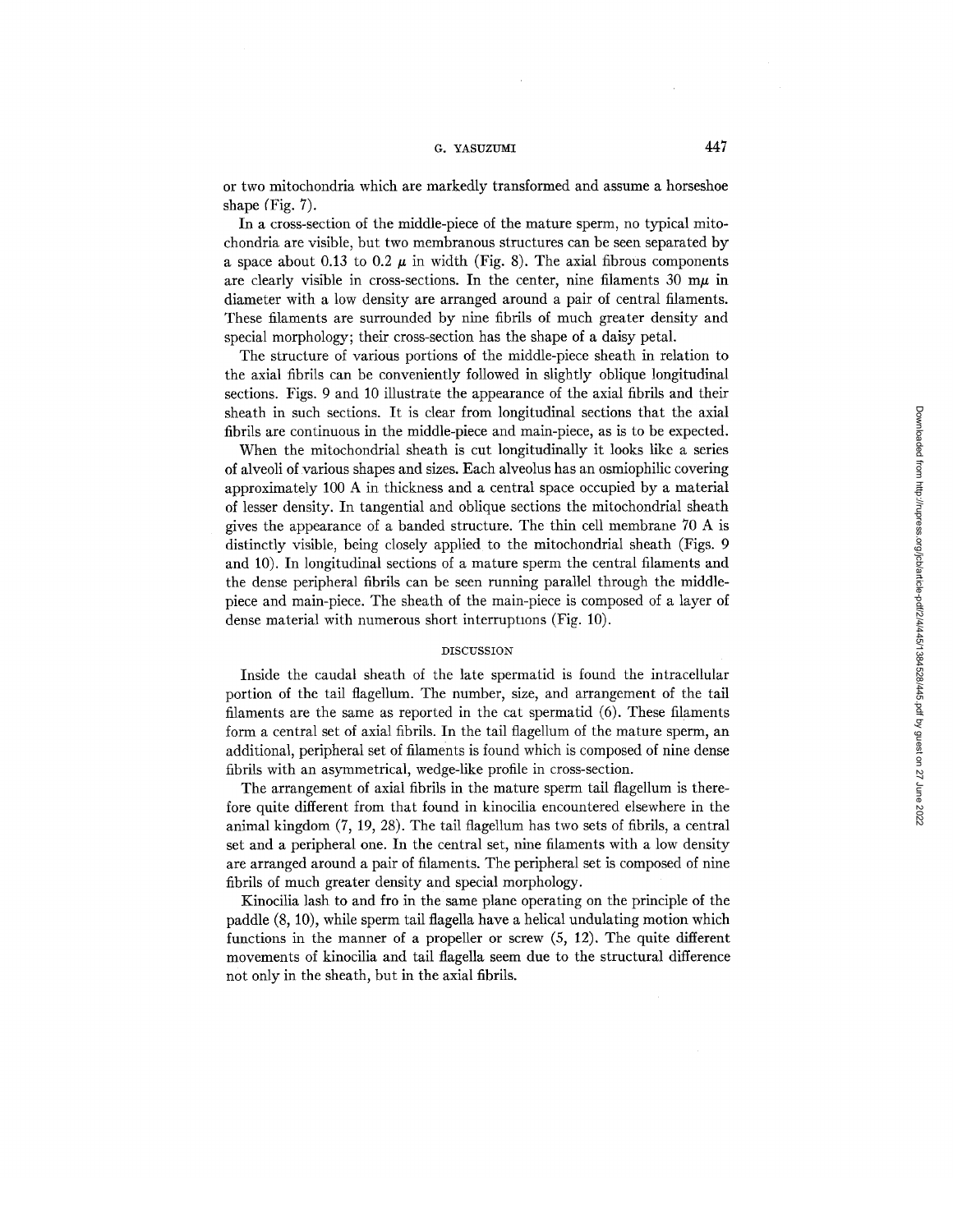The details of development of the main-piece in the spermatid are being studied further and will be reported in the near future.

In spermatogonia and Sertoli's cells the mitochondria are scattered in the cytoplasm and their cristae lie parallel to one another at more or less regular intervals, as indicated in a previous study (27). In the young spermatids of the rat (24, 27), they are generally seen in the peripheral area of the cytoplasm, whereas in the same ceils and at a comparable stage in mouse testis they are scattered throughout the cytoplasm (26). The mitochondria found in the developing spermatids of the albino rat are similar in structure and size to those present in rat spermatocytes (18). In both cases the arrangement of the cristae differs from that encountered in spermatogonia in that the mitochondria are no longer filled with regularly arranged lamellae or ridges but contain a highly irregular array of cristae. The present investigation shows that a number of changes occur in the organization of mitochondria during spermatogenesis as indicated by the following observations: (a) the lamellar internal structure is very different in spermatogonia and spermatids, in spite of the fact that these cells are present in the same specimen and are prepared in exactly the same manner;  $(b)$  the limiting membrane appears thick when the mitochondrion does not clearly show well arranged cristae;  $(c)$  in the middle-piece of mature sperms, the helical sheath originating from the mitochondria is devoid of cristae.

The mitochondria are disposed around the developing axial fibrils of the sperm tail flagellum, as has been observed by means of the light microscope (2, 3, 5) and recently by means of the phase microscope (1, 14). In a review of mammalian spermatogenesis, Gresson (9) has emphasized that there is no general agreement as to the nature of the mitochondrial sheath of the middlepiece. The points at issue seem to be whether it is helical in structure and whether the mitochondria form a discontinuous or a continuous band. Some electron microscopists have claimed a helical structure (4, 20, 25) in studies of smear preparation subjected to various treatments. The observations reported in the present study suggest that the mitochondria coalesce in a horseshoe and then in ring structures (Figs. 5 to 8) during the formation of the sheath which apparently assumes a helical, canalicular configuration at maturity.

In the late, elongated spermatid, the Golgi complex can be seen in the region of the cell opposite the developing axial fibril. However, the function of such a complex and its role in this stage are not clear in the present study.

#### SUMMARY

The submicroscopic structure of the middle-piece and its formation has been studied in the electron microscope in thin sections of seminal epithelia and mature sperms of an adult albino rat. The mitochondrial sheath, laid down during metamorphosis, has a helical configuration. It has a central canal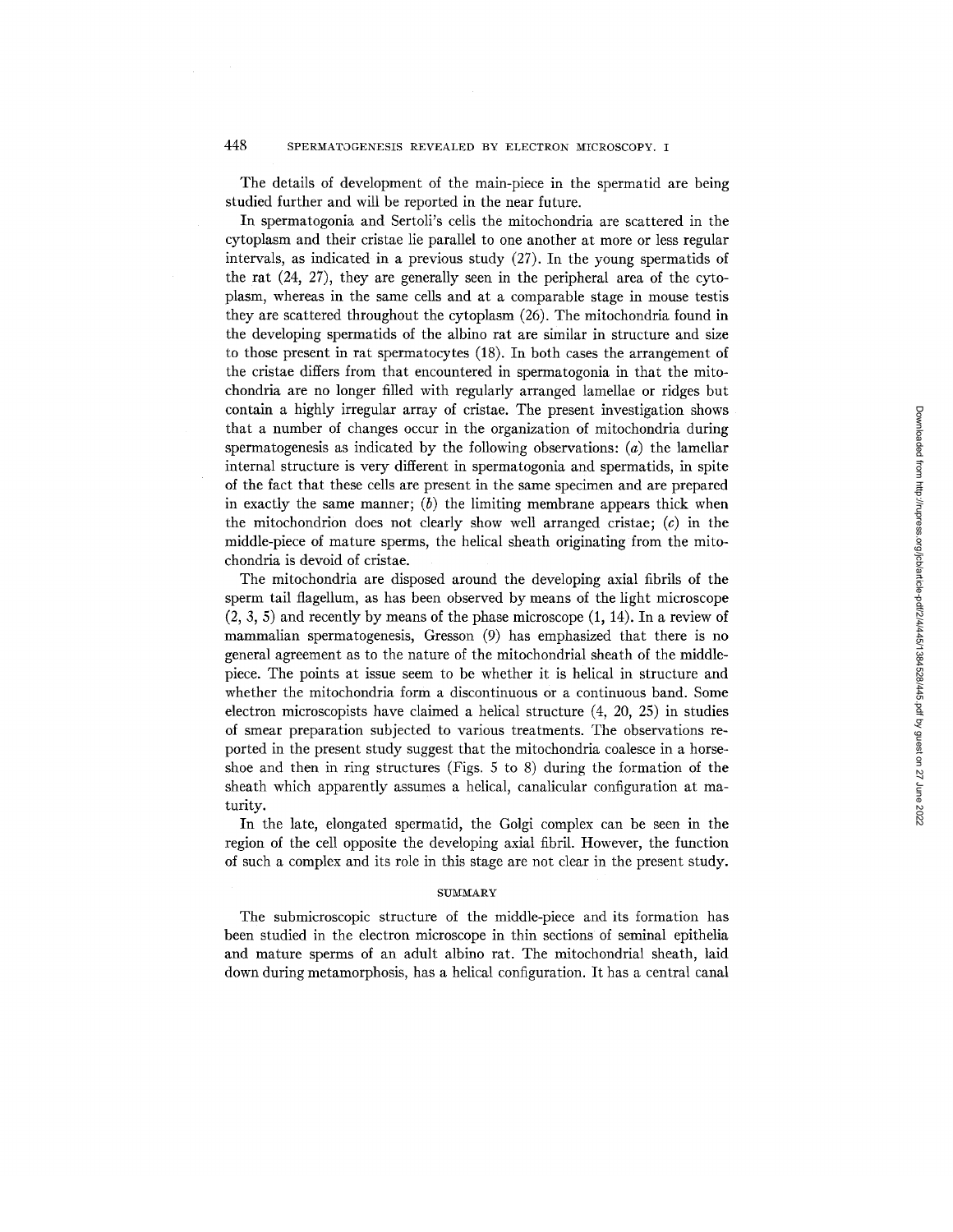## G. YASUZUMI 449

0.13 to 0.2  $\mu$  in width. This sheath is enclosed by a thin membrane  $\sim$  70 A thick which is continuous with the cell membrane. The axial fibrous components of the tail flagellum consist of two sets: the central set is composed of nine filaments 300 A in diameter, with a relatively low density and surrounding a pair of filaments; the peripheral set comprises nine fibrils of much greater density with an asymmetrical wedge-like profile in cross-section.

The author would like to express his appreciation to Professor T. Kasai for his helpful comments and criticism of the manuscript. He would also like to thank Dr. C. Weichau, Dr. Kazuo Ito, Dr. T. Minamino, Dr. I. Wakisaka, Mr. H. Yotsumoto, Mr. Akira Tanaka, and Mr. Kazuhiko Tanaka for their technical assistance in this work.

#### BIBLIOGRAPHY

- 1. Austin, C. R., and Sapsford, *C. S., Y. Roy. Micr. Soc.,* 1951, 71, 397.
- 2. Bell, L. G. E., *Quart. J. Micr. Sc.,* 1953, 94, 37.
- 3. Benda, C., *Arch. mikr. Anat. u. Entwcklngsmechn.,* 1887, 30, 49.
- 4. Bretschneider, L. H., *Proc. K. Nederl. Akad. Wetensch.,* 1949, 52, 301.
- 5. Brown, H. P., *Ohio J. Sc.,* 1945, 45, 247.
- 6. Burgos, M. H., and Fawcetl, *D. W., J. Biophysic. and Biochem. Cytol.,* 1955, 1,287.
- 7. Fawcett, D. W., and Porter, K. R., Y. *Morphol.,* 1954, 94, 221.
- 8. Gray, J., Ciliary Movement, New York, The Macmillan Company, 1928, 162.
- 9. Gresson, R. A. R., *Cellule,* 1951, 54, 81.
- 10, Krijgsman, B. J., *Arch. f. Protistenk.,* 1925, 52, 478.
- 11. Latta, H., and Hartmann, F.. *Proc. Soc. Exp. Biol. and Med.,* 1950, 74, 436.
- 12. Lowndes, A. G., *Proc. Zool. Soc. London, Series A,* 1941, 111, 111.
- 13. McGregor, *J. H., J. Morphol.,* 1899, 15, suppl., 57.
- 14. Nakakishi, *Y., Japan. J. Genet.,* 1955, 30, 128.
- 15. Newman, S. B., Borysko, E., and Swerdlow, *M., J. Research Nat. Bureau Standards,* 1949, 43, 183.
- 16. Palade, *G. E., J. Exp. Med.,* 1952, 95, 285.
- 17. Palade, G. E., *Anat. Rec.*, 1952, 114, 427.
- 18. Palade, *G. E., Y. ltistochem, and Cytochem.,* 1953, 1, 188.
- 19. Potts, B. P., and Tomlin, S. G., *Biochim. et Biophysica Acta,* 1955, 16, 66.
- 20. Randall, J. T., and Friedlaender, M. H. G., *Exp. Cell Research,* 1950, 1, 1.
- 21. Rhodin, J., Correlation of Ultrastructural Organization and Function in Normal and Experimentally Changed Proximal Convoluted Tubule Cells of the Mouse Kidney, Karolinska Institutet, Stockholm, Aktiebolaget Godvil, 1954.
- 22. Sj6strand, F. S., *Nature,* 1953, 171, 30.
- 23. Sj6strand, F. S., and Rhodin, J., *Exp. Cell Research,* 1953, 4, 426.
- 24. Watson, M. V., *Biochim. et Biophysica Acta,* 1952, 8, 369.
- 25. Yasuzumi, G., *Electronmicroscopy,* 1950, 1, 25.
- 26. Yasuzumi, G., unpublished data.
- 27. Yasuzumi, G., and Minamino, T., International Congress of Electron Microscopy London, 1954, in press.
- 28. Yasuzumi, G., and Wakisaka, I., *Cytologia,* Tokyo, in press.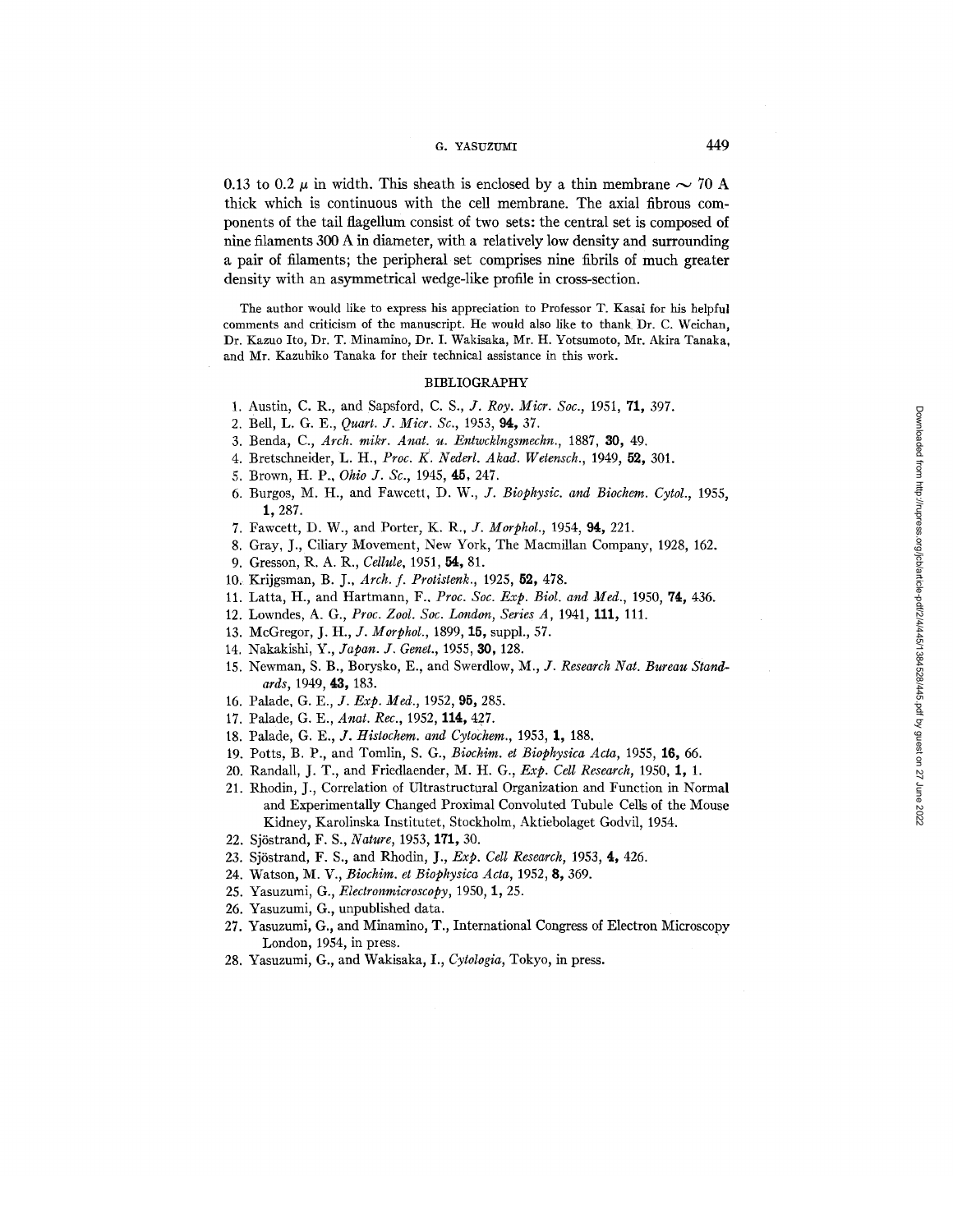### EXPLANATION OF PLATES

## PLATE 120

FIG. 1. A section through a spermatid in which the caudal sheath *(CS)* and the primitive tail filaments *(PT)* are developing. The compact nucleus shifts towards the peripheral part of the cell and finally part of the nucleus is projected outside the cytoplasm. The space between the dense material of the nucleus and the internal layer of the nuclear membrane is of irregular width. The nucleus is enclosed by the head cap *(HC)*. The mitochondria  $(M_1-M_6)$  are situated in the peripheral region of the cytoplasm in this stage. The cristae mitochondriales are arranged irregularly. The micrograph was taken with a UM-100 model at 7,000 diameters and enlarged optically to 17,000.

FIG. 2. A section through a spermatid at the level of the developing middle-piece. The oblique section of the axial filaments can be seen. The mitochondria  $(M)$  are piled together, showing oval shaped profiles. In the right upper corner, the Golgi complex *(GC)* consists of an aggregation of small vacuoles. At the right upper part of the figure, a group of filaments with higher density is visible, suggesting the so called caudal sheath *(CS).* The cross- and oblique sections of the endoplasmic reticulum *(ER)* and microsomes are clearly visible. The micrograph was taken with a UM-100 model at 7,000 diameters and enlarged optically to 25,000.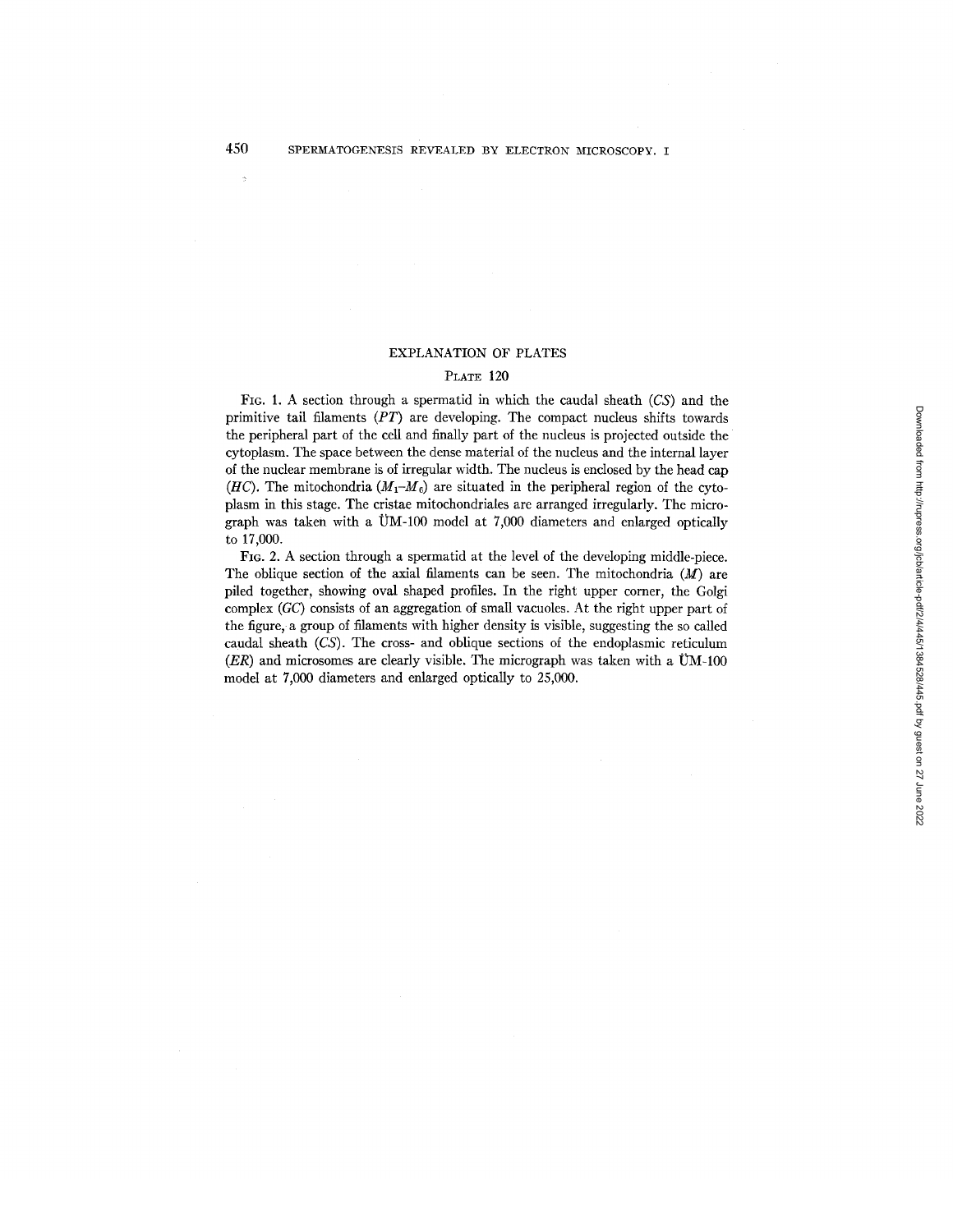**PLATE 120**  VOL, 2



(Yasuzumi: Spermatogenesis revealed by electron microscopy. I)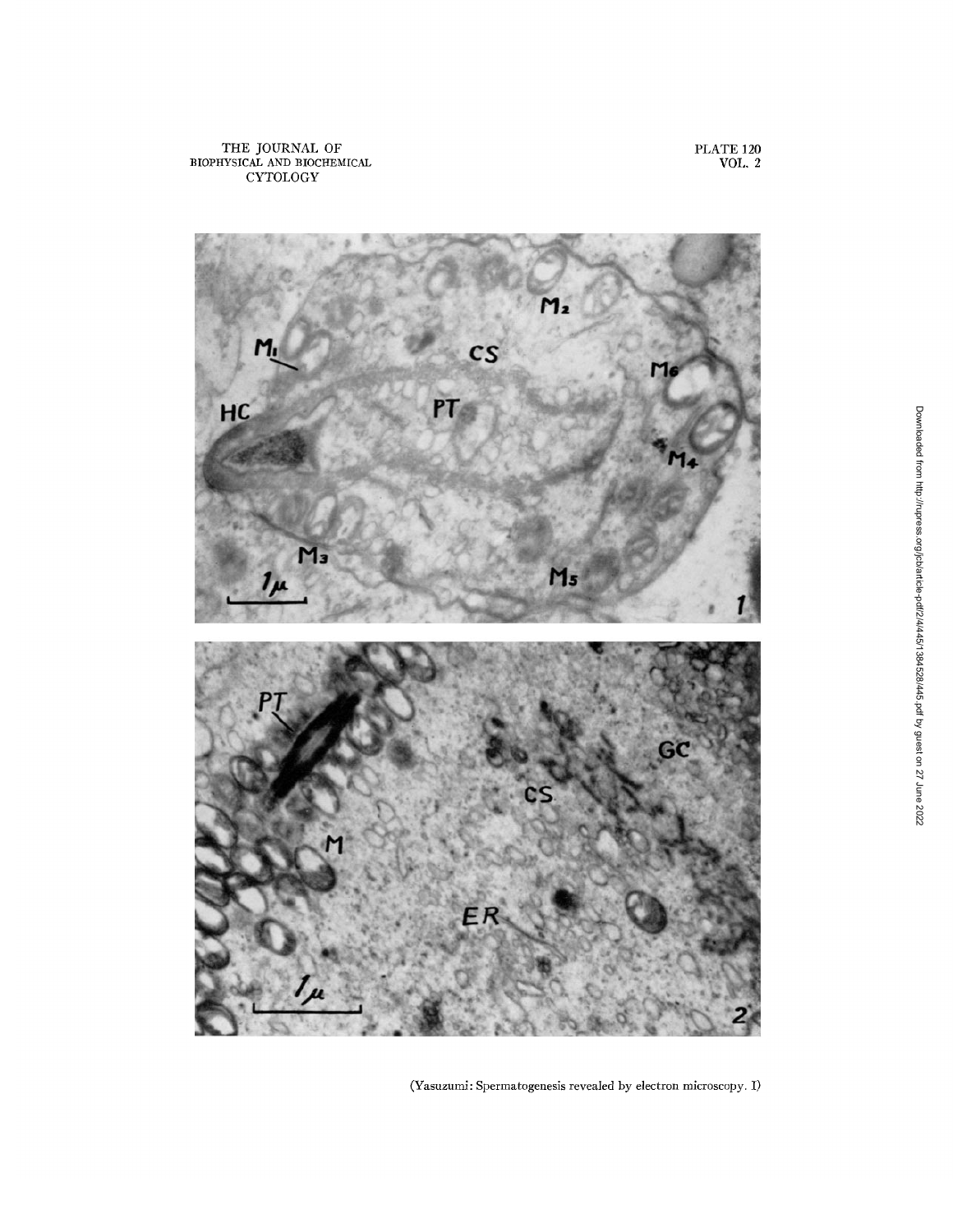#### PLATE 121

FIG. 3. The mitochondria are situated close to the axial fibrils of the primitive tail flagellum *(PT)*. The mitochondria are no longer filled with regularly arranged cristae. They seem instead to be adherent to the wall of mitochondria  $(M_1-M_5)$ . The limiting membrane of each mitochondrion is well preserved. The micrograph was taken with a  $UM-100$  model at 13,000 diameters and enlarged optically to 35,000.

FIG. 4. Transverse section through the postnuclear region of an advanced spermarid, showing a cross-section of the primitive tail flagellum *(PT)* surrounded by at least four mitochondria in the peripheral portion of the cell. The Golgi complex *(GC)* is clearly visible in the region opposite the primitive tail flagellum *(PT).* The Golgi complex *(GC)* consists of membranes arranged parallelly in six layers and of small vacuoles. In the left lower portion can be seen large, complete or incomplete, ring-shaped profiles (R) from 0.8 to 1.0  $\mu$  in diameter. The ring figures are surrounded by double membranes about 0.54  $\mu$  thick. Within each ring figure is a cloud of less opaque material. Numerous vesicular elements belonging to the endoplasmic reticulum *(ER)* are scattered in the cytoplasm. The micrograph was taken with a JEM-T4 model at 7,000 diameters and enlarged optically to 37,000.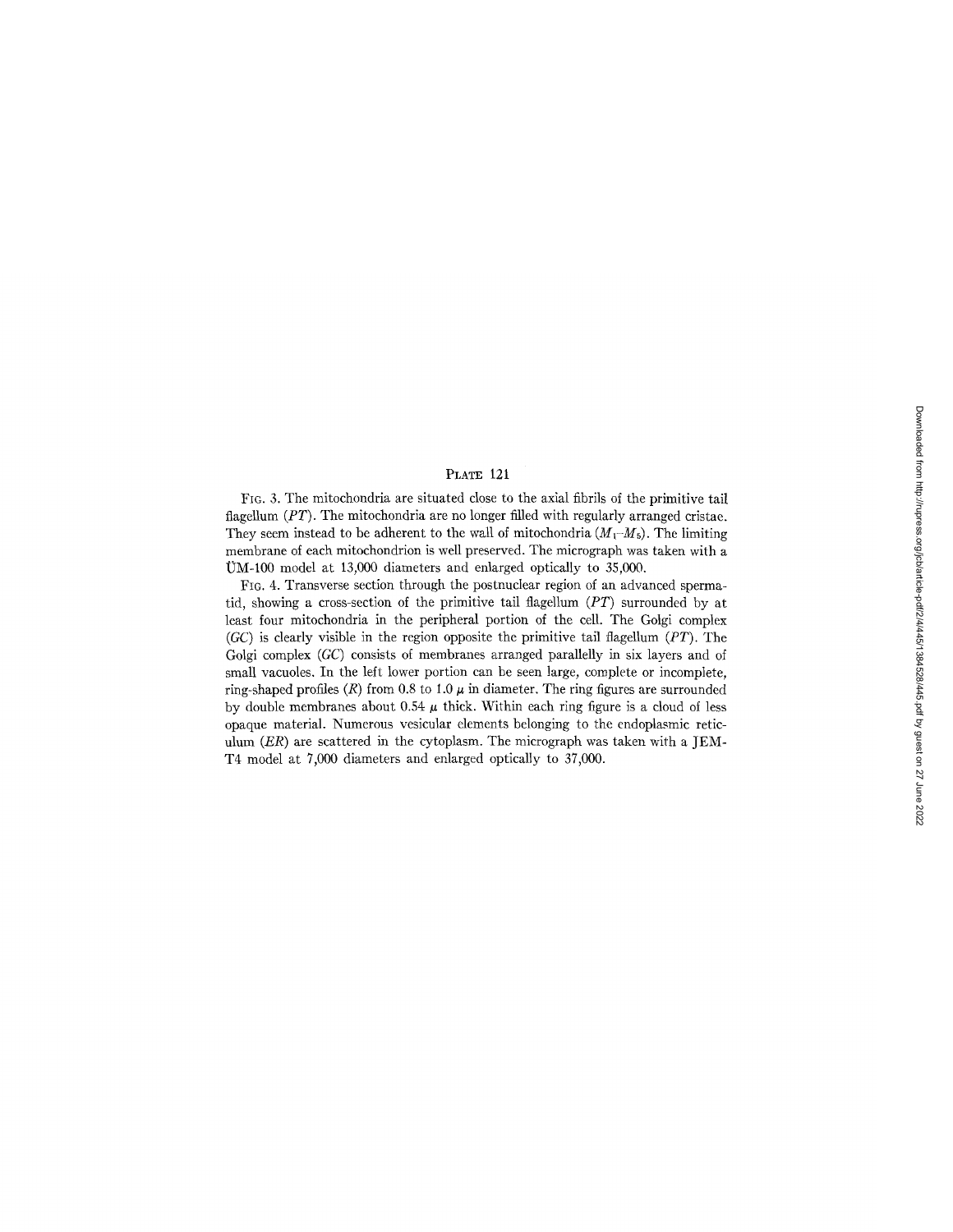PLATE 121 VOL. 2



(Yasuzumi: Spermatogenesls revealed by electron microscopy. I)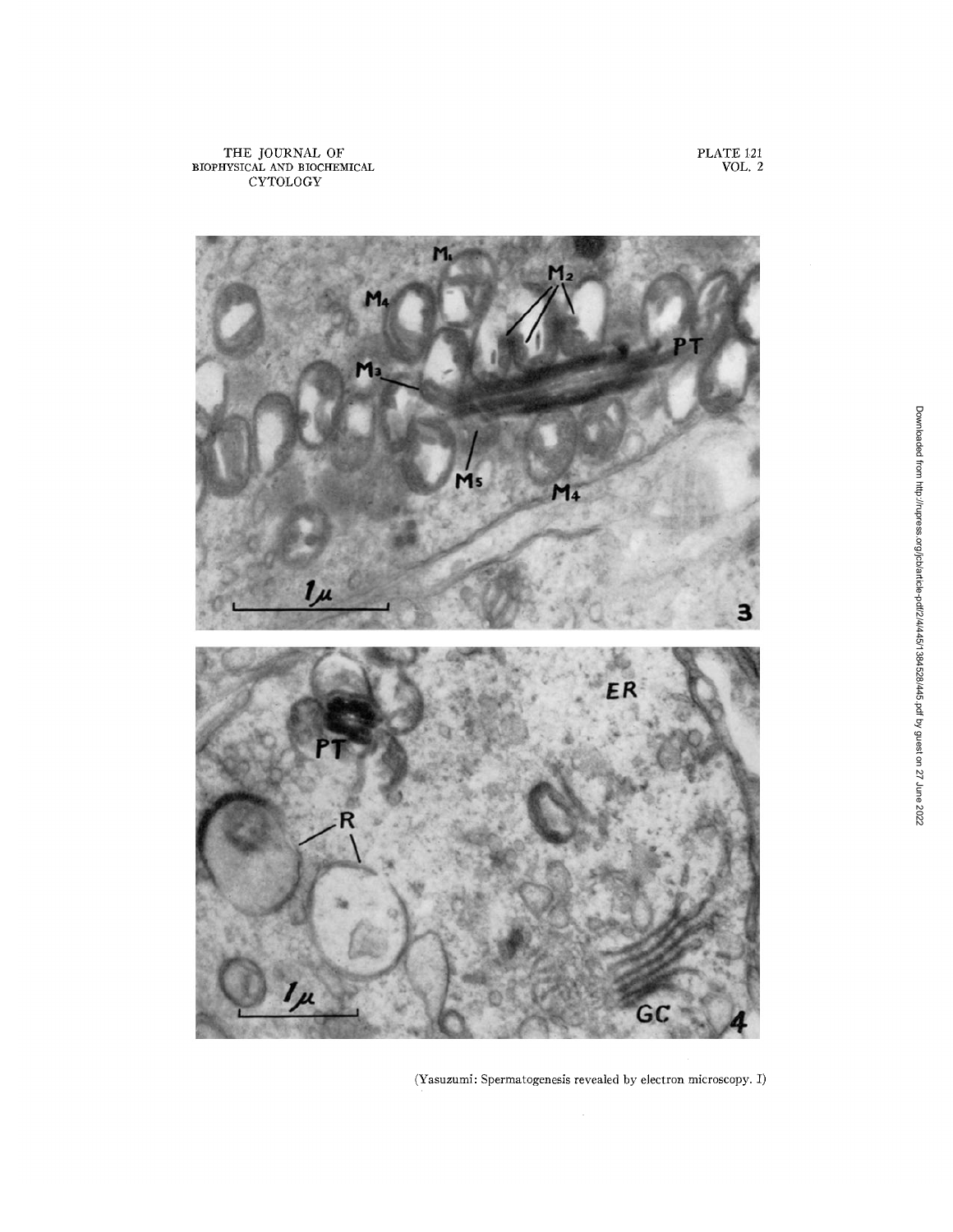## PLATE 122

FIGS. 5 to 7. Electron micrographs of oblique and cross-sections through the developing tail flagellum in the late, elongated spermatids. They illustrate the close association between the mitochondria and the peripheral axial fibrils. The micrographs were taken with a JEM-T4 model at 6,000 diameters and enlarged optically to 60,000.

FIG. 5. An oblique section through the developing tail flagellum. The axial fibrils are surrounded by a large number of mitochondria.

FIG. 6. The peripheral axial fibrils are surrounded by five mitochondrial profiles which possess only traces of cristae mitochondriales, but the limiting membrane is clearly visible.

FIG. 7. The peripheral axial fibrils are closely surrounded by a mitochondrial profile shaped like a horseshoe.

**FIG. 8. A** cross-section through the middle-piece shows nine filaments about 30  $m\mu$  in diameter arranged around a pair of filaments and surrounded by nine dense fibrils with an asymmetrical, wedge-like profile in cross-section. The sheath is apparently formed by double membranes which leave a space between them. At the point marked *CP* there is a suggestion of a crossing point in the canalicular helix. The arrows point to a curved region of the canalicular helix. The thin superficial membrane is hardly visible, being in close contact with the outside of the helical sheath. The micrograph was taken with an SM-1 model at 6,000 diameters and enlarged optically to 60,000.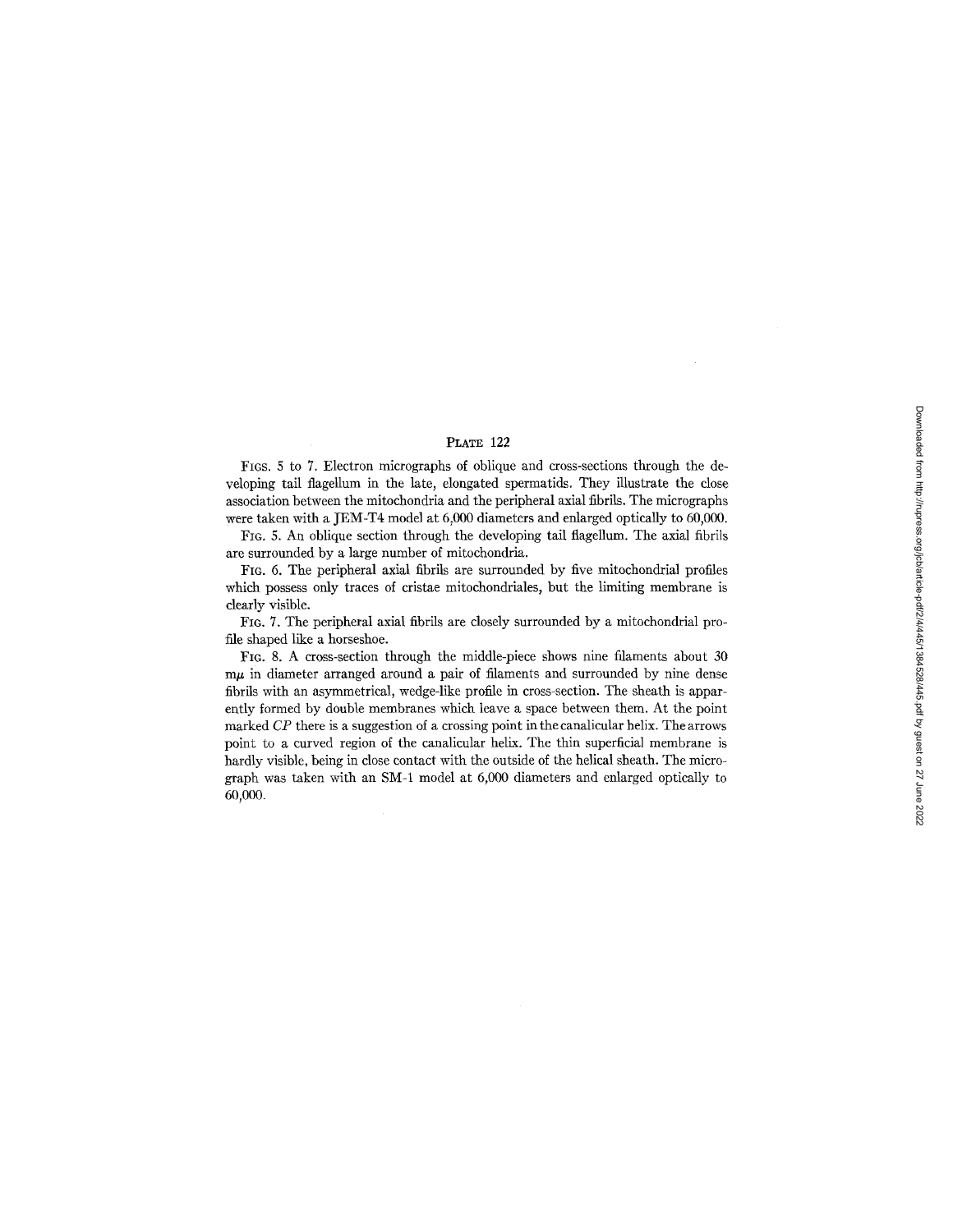

(Yasuzumi: Spermatogenesis revealed by electron microscopy. I)

 $\bar{\gamma}$ 

THE JOURNAL OF BIOPHYSICAL AND BIOCHEMICAL CYTOLOGY

PLATE 122 VOL. 2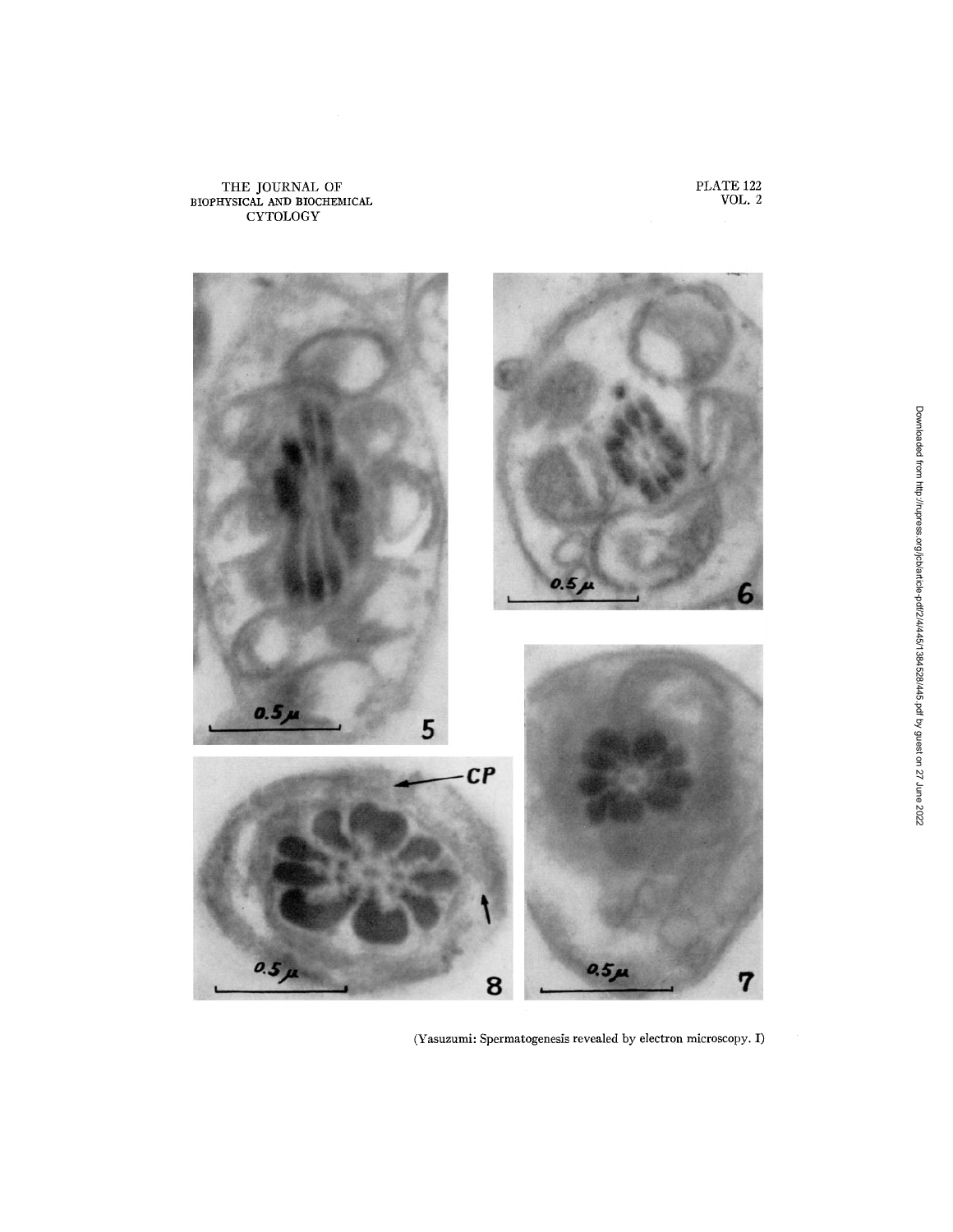## PLATE 123

FIG. 9. Electron micrograph of a slightly oblique, longitudinal section through the middle-piece in the mature sperm. A few thin filaments of the central set and four peripheral dense fibrils run parallel along the longitudinal axis of the middle-piece. Because of the obliquity of the section the right end of the sheath appears as a continuous banded structure, though its actual form is that of a canalicular helix. The superficial membrane is visible at the points marked by the arrows. The micrograph was taken with a JEM-T4 model at 6,000 diameters and enlarged optically to 42,000.

FIG. 10. A longitudinal section through the middle-piece and main-piece of a mature sperm. Central filaments and dense peripheral axial fibrils run parallel through the middle-piece and main-piece. The mitochondrial sheath is composed of a series of cavities of various shapes and sizes. The sheath of the main-piece 0.06 to 0.1  $\mu$  in thickness shows discontinuities at short distances because the sheath is formed by a tape-like helix. The arrow points out the superficial membrane. The micrograph was taken with a JEM-T4 model at 6,000 diameters and enlarged optically to 42,000.